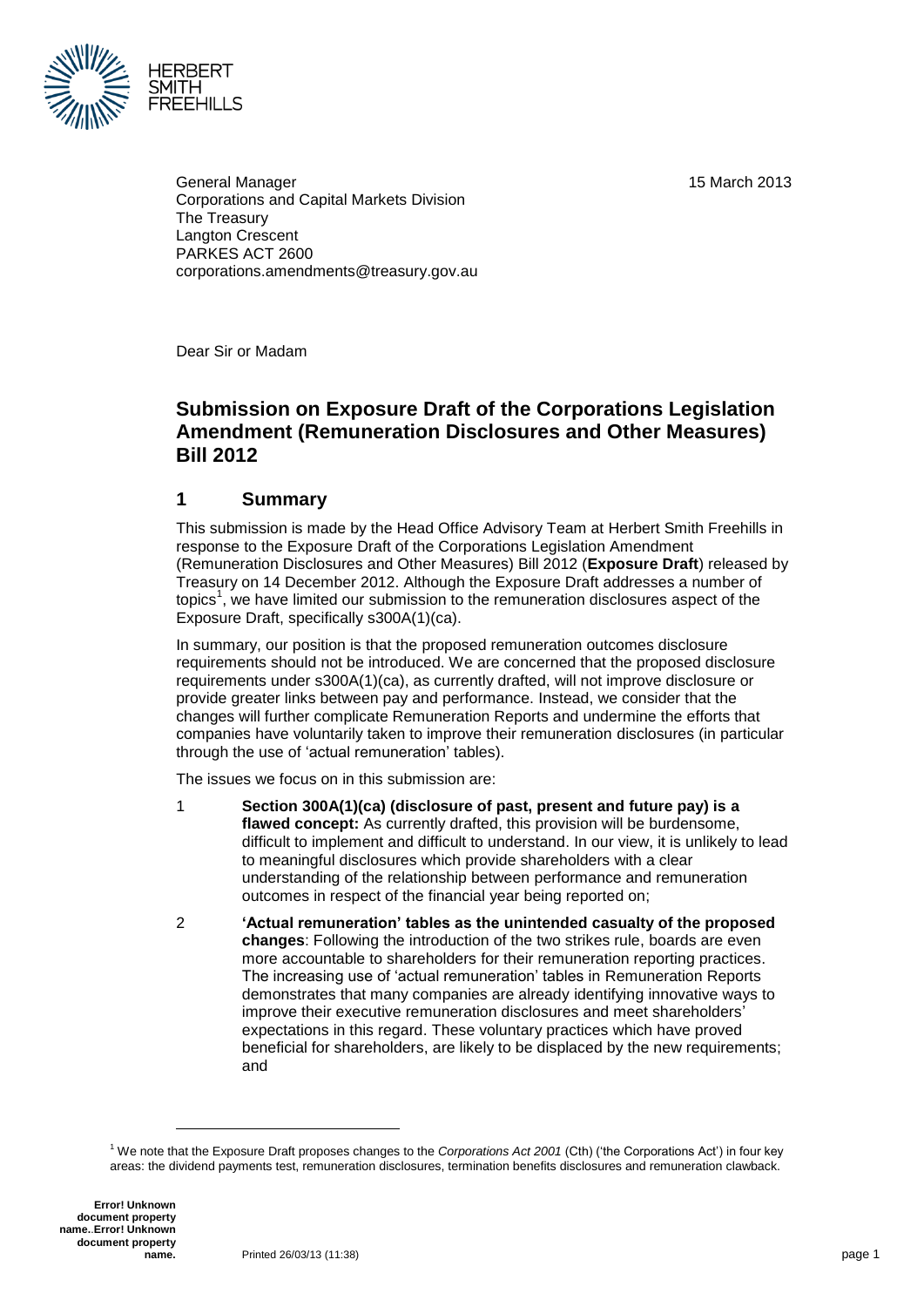3 **The ongoing evolution of reporting practices in Australia:** In our view, this is not the time to introduce prescriptive legislative provisions which depart from, and impede, the evolution of current remuneration reporting practices. If a new requirement is introduced, we believe that it should be principles-based, so that companies have appropriate discretion to adopt an approach that is best suited to their particular remuneration structure and most likely to result in meaningful disclosures for their shareholders.

#### **2 Section 300A(1)(ca) is a flawed concept**

The Exposure Draft proposes to amend the Corporations Act through the insertion of s300A(1)(ca), which would require companies to disclose remuneration outcomes for each member of its key management personnel (**KMP**) in the categories of past, present and future pay. These categories are derived from the report on executive remuneration published by the Corporations and Markets Advisory Committee (**CAMAC**) in 2011. CAMAC's review of Australia's executive remuneration framework was conducted in response to the Productivity Commission's (**PC**) 2009 Inquiry Report 'Executive Remuneration in Australia'.

In our view, the Exposure Draft fails to build upon the PC's findings or recommendations. In this section we consider the ways in which the Exposure Draft diverges from the core aims of reform as expressed in the PC report: simplifying disclosures and enhancing their usefulness for investors.

(a) Section 300A(1)(ca) disclosures will not meaningfully show alignment between pay and performance

The driving policy objective behind remuneration outcome disclosures should be to ensure that shareholders and other users of the Remuneration Report are able to meaningfully assess how a company's performance aligns with the remuneration outcomes of its senior executives in respect of the reporting period. The PC report recognised this.

The proposed section 300A(1)(ca) does not achieve this objective because it:

- combines pay that has crystallised and pay that is yet to crystallise in a single table;
- results in 'double counting' of amounts in successive years, distorting total figures disclosed; and
- uses imprecise terms such as 'paid' and 'granted', which are capable of multiple varying interpretations.

Companies set up remuneration structures to deliver reward over staggered cycles reflecting short and long term business horizons. The aim of any remuneration outcomes disclosure should be to isolate the value of remuneration an executive becomes entitled to (i.e. that ceases to be "at risk", even if the value has not yet been paid or realised) in the year being reported on. When combined with an explanation of the remuneration cycle and the time horizons over which different remuneration components are delivered, shareholders can use this information to assess whether executives' remuneration outcomes align with the performance of the company.

Rather than recognising the inherent limitations of any 'one size fits all' approach in capturing the nuances of a company's remuneration structure and the inadequacy of Accounting Standards to give shareholders a clear understanding of remuneration outcomes as they relate to performance, the Exposure Draft instead adds complexity with a further layer of disclosure. There is also extensive overlap with existing provisions of the Corporations Act, such as disclosure of grants of remuneration made and equity that has vested during the year.

(b) Practical example of difficulties in the application of s300A(1)(ca)

Short term incentives (**STI**) are a central component of most ASX200 companies' remuneration policies. Because STI is almost always tested over a full year's performance, the date at which performance is tested for the purposes of determining the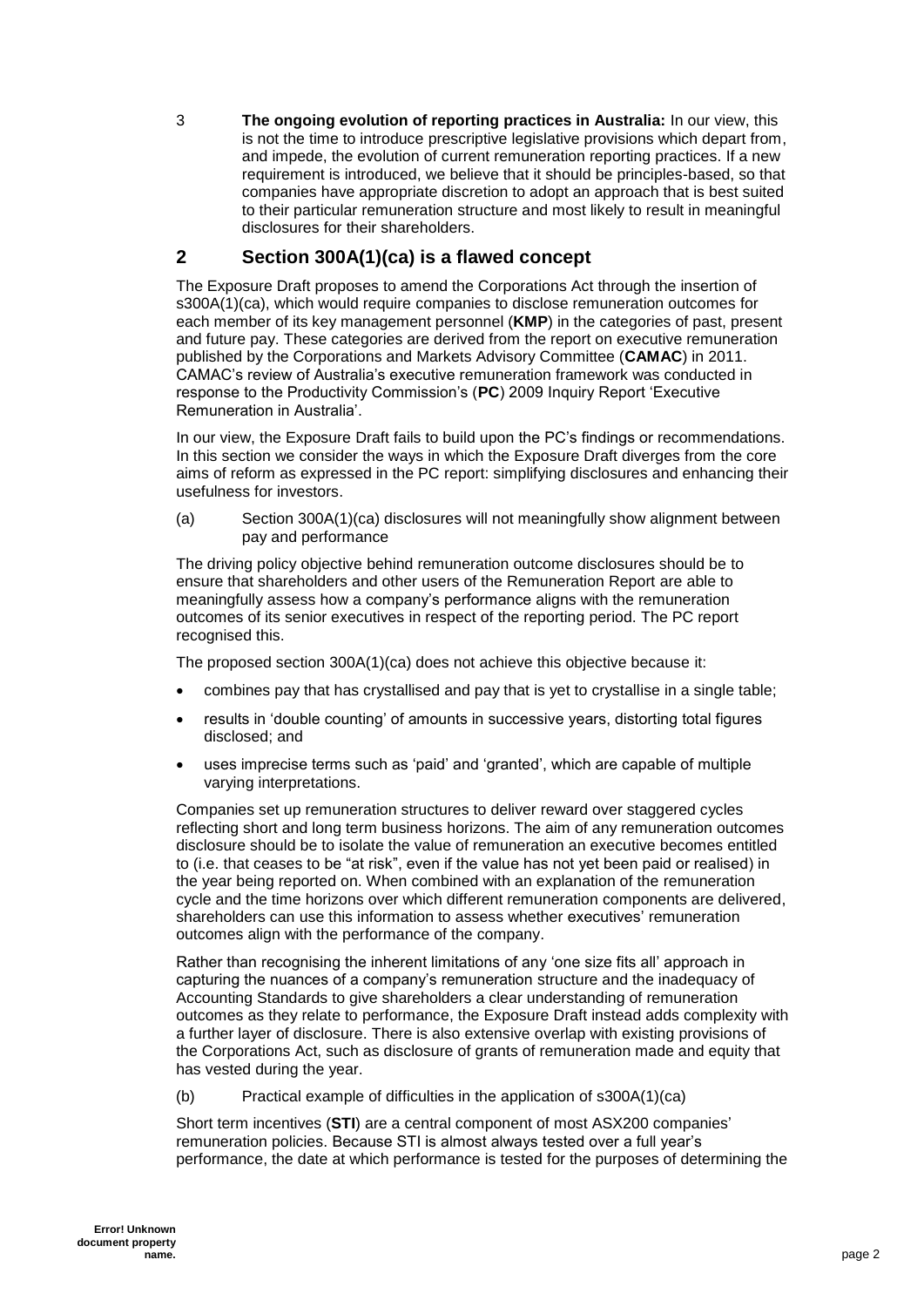STI is often in a different financial year to the year in which the performance actually occurred. In addition, it is not uncommon for some or all of the STI to be deferred into equity, which is subject to a holding period. In this case the executive is not 'paid' anything in the sense of having an immediate and present entitlement to the equity until the end of the holding period – which again, is likely to be in a different financial year.

In the above scenario the relevant STI award would be reported in up to three remuneration reports – future pay in year one, past pay in year two (in relation to the cash component of the STI) and past pay in year three or four (for the deferred component). In our view, this would undermine the link between performance and remuneration outcomes and obscure the real value of the particular benefit as received in the hands of the executive in the relevant reporting period. While companies may try to address these shortcomings by including additional disclosures to explain the 'double up' in remuneration, there is a high risk that shareholders will nonetheless misunderstand the figures and believe that the company is paying inflated remuneration amounts.

(c) No guidance regarding valuation

There is no guidance in the Exposure Draft in relation to how companies are to value equity components granted during the reporting period. Whilst we understand that the purpose of these disclosures is to provide an alternative (and ostensibly clearer) figure than appears in the statutory accounting tables, it is not certain what valuation methodologies companies are meant to apply – for example, whether the Accounting Standards concept of "fair value" are to apply to these disclosures, or some other methodology (and if so, which one?).

(d) Failure to recognise the multi-dimensional nature of executive remuneration

The current remuneration landscape is complex and comprises numerous equity and non-equity based components. The goal behind any remuneration disclosure regime should be to distil these components into something that is clear, relevant and transparent for shareholders. In our view, s300A(1)(ca) fails in this regard given its inherent ambiguity and overlapping disclosure requirements.

Investors need to have a company's remuneration structure clearly explained to them. Attempting to implement a 'one size fits all' disclosure requirement for the purposes of comparison does not recognise the complexity of those structures and the need for companies to be able to select the best method for explaining the particular remuneration structure they have chosen.

## **3** '**Actual remuneration' tables - an unintended casualty**

As foreshadowed by the CAMAC report, the introduction of the two strikes rule has had a significant impact on Australia's remuneration disclosures regime.<sup>2</sup> Reporting practices have continued to evolve as companies strive to meet investor expectations by bringing greater transparency to their remuneration disclosures and providing more specific links between pay and performance.

Voluntary 'actual remuneration' tables have emerged as one way in which companies can communicate meaningfully with investors and provide the information that shareholders want to see that is not communicated in the statutory tables. The 'actual remuneration' tables typically break down remuneration into the cash, equity and other benefits to which an executive became entitled during the reporting period (irrespective of whether the executive 'crystallised' their reward or received their payment during the period). The approaches for classifying and quantifying remuneration components have varied between companies and there is no single approach that has become the "standard" for actual remuneration disclosures. Indeed, the absence of any prescriptive requirements has allowed companies to tailor their approach to best reflect their remuneration practices (recognising that it is in a company's interests to ensure that it presents the information as clearly and consistently as possible, so that shareholders understand and support its Remuneration Report).

l

<sup>2</sup> Corporations and Markets Advisory Committee, Parliament of Australia, *Executive Remuneration Report* (2011) 76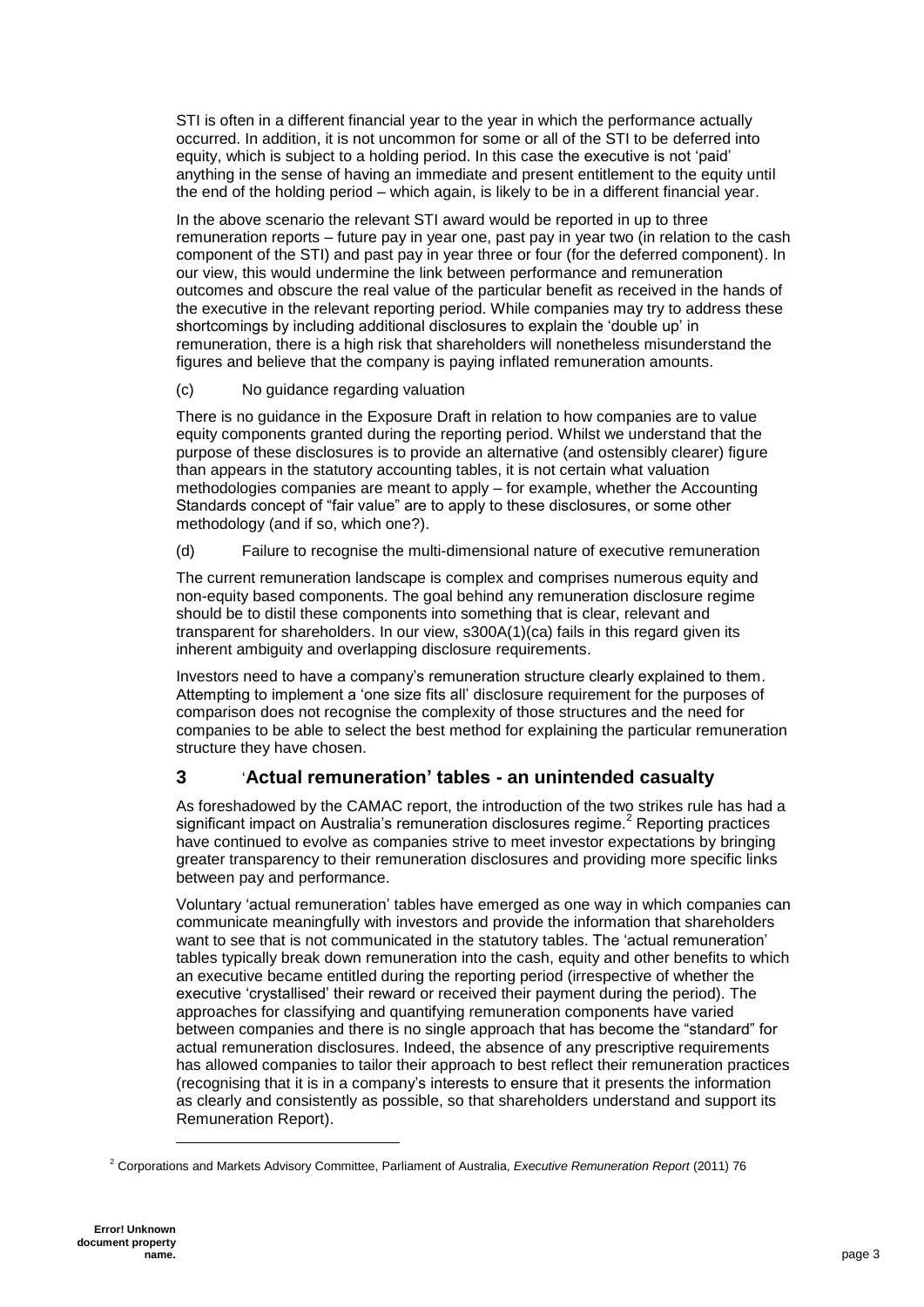The use of 'actual remuneration' tables has been favourably received by shareholders. All but one of the ASX20 companies that included these voluntary disclosures in their last remuneration report received a vote in favour of their remuneration report of 90% or more, with two thirds receiving a vote of 95% or more.

We expect that companies will stop using 'actual remuneration' tables if they are required to also produce another remuneration outcomes table under s300A(1)(ca), as it would be difficult to explain to shareholders how three different sets of figures could be reconciled. We consider that the loss of the 'actual remuneration' table would be a detrimental outcome for shareholders.

#### **4 The ongoing evolution of reporting practices in Australia**

The increasing use of 'actual remuneration' tables in remuneration reports demonstrates that many companies are responding to the external motivation of the two strikes rule and are identifying innovative ways to improve their executive remuneration disclosures and meet shareholders expectations in this regard.

In our view this is not the time for intervention in the form of binding legislation. This accords with the view of CAMAC in its report:

> *… remuneration reporting practices are likely to change or evolve over the next few years in response to the two strikes rule. CAMAC considers that, once the rule has been in operation for a few years, it would be appropriate to draw on the evolving remuneration reporting practice as the basis for replacing s300A and the Regulation with a non-prescriptive approach to remuneration reporting. 3*

It is our submission that the proposed reporting requirements in s300A(1)(ca) neither draw upon, nor allow for, further evolution of current reporting practices. Instead the gains in transparency and the recent positive developments in reporting practices are likely to be overshadowed by the new requirements.

We are aware that some stakeholders have suggested that the Exposure Draft be replaced by the 'total remuneration figure' approach adopted by the UK remuneration reforms. In our view, this approach is still untested and also highly prescriptive – and whilst it avoids the problems with 'double up' disclosures that the s300A(1)(ca) formulation would create, we would not favour adoption of a similar rule in Australia at this time.

If there is a perceived need to introduce new regulations, we consider that a principlesbased requirement would be simpler, cleaner and more appropriate. For example, a requirement could be introduced for companies to explain how the remuneration outcomes for executive KMP align with the company's performance. A company could choose to explain its remuneration structure through whatever combination of tables, graphs and narrative it considered appropriate. If shareholders weren't satisfied with a company's explanation (either because it is inadequate or because they are not satisfied with the level of alignment being achieved), they could vote against the Remuneration Report (which would soon achieve a shift in practice). This would be far preferable to a 'one size fits all' approach that risks fitting nobody.

l

<sup>3</sup> Corporations and Markets Advisory Committee, Parliament of Australia, *Executive Remuneration Report* (2011) 76